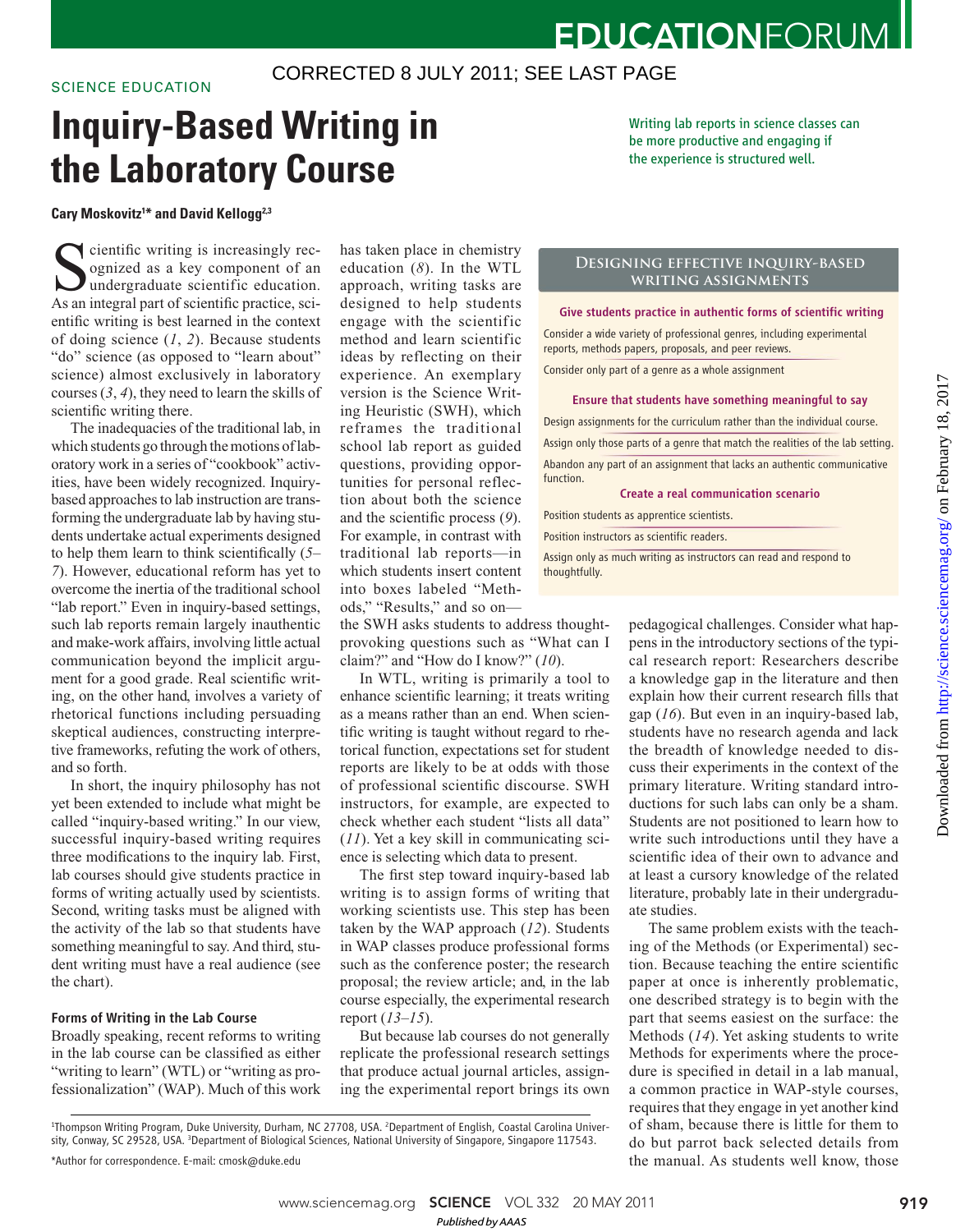who will actually read these reports already know what was done. Devoid of an authentic communicative purpose, students have no basis for deciding which details should be included. Students should learn to write Methods in more advanced lab courses when they are designing their own experiments or at least substantially altering standard protocols.

#### Alignment and Audience

The second step toward inquiry-based lab writing is aligning student writing with lab activity. Short of the independent research project, no undergraduate course can replicate the total context of the research environment necessary to produce experimental reports in full. But if we relax the assumption that students must produce entire experimental reports for every lab or even in every course, we can design tasks that give students something to say: Introductions are written by advanced students undertaking original research; methods, by intermediate students who design experiments. In most lower-level labs, students have no research agenda nor do they design experiments. They do, however, generate and evaluate data; thus students at this stage can present and discuss results.

Yet to fully engage in laboratory writing, student authors need not only something to say, but also someone to say it to. Of the methods common approaches to laboratory writing considered here, WTL is not particularly concerned with the reader, and WAP assignments typically ask students to imagine that they are addressing, broadly, scientists in the field, an abstraction that means little and provides little useful guidance to novices. Therefore, the third and final step toward inquiry-based writing is to provide students a tangible audience for their written work.

Picture the standard introductory-level titration lab. Now imagine that some students receive contaminated reagents, but they do not know who received which. Now, imagine that students are given, at random, either contaminated or uncontaminated reagents, but they do not know who received which. This inquiry-based version engages students in meaningful scientific inquiry, and yet the instructor still operates primarily as a grader. But if the instructors, too, are kept ignorant of the distribution of reagents, they cannot know what the results should be. Instead of grading a product in which claims match expected outcomes  $(11)$ , they must read student writing as scientists, evaluating how clearly and convincingly each case is made. And once instructors shift from mere graders

to readers, students cannot merely reproduce the form of scientific argument but must actually make scientific arguments (17).

What would inquiry-based writing in this lab look like? No longer compelled to have students write an introduction or describe methods, we might ask them to write only a single, well-designed page. This page would include a main claim supported by key results, appropriate visual displays, analysis of error, and so forth. Although considerably shorter than the typical lab report, this assignment makes authentic rhetorical demands, requiring students to argue for an interpretation of their data under constraints typically faced by the writing scientist. Similar to the body of a "letter" or "short communication," this highly condensed writing can help students learn to construct a representation of their data that is both selective and compelling (does not ignore results that challenge the hypotheses).

#### The Inquiry-Based Writing Lab

When writing tasks are integral to lab activity and when student writing has a real audience, students are more likely to find such tasks meaningful and engaging, and instructors can respond to such writing as the scientists they are, rather than as evaluators of standardized work or grammarians. Further, eliminating unproductive writing tasks allows both student and instructor to spend more time doing important work. Students can concentrate on a limited number of skills that are essential for writing science but rarely the subject of extended instruction: how to decide which data to present; how to use graphs, tables, and other visual displays effectively; and how to discuss those graphic supports in the accompanying prose. Instructors in turn can demand higher-quality work and provide more-useful feedback.

Some may worry that under our proposal students will not learn how to write a complete research report. Although undergraduate science majors should have the opportunity to design their own experiments and take on a scientific research project of their own  $(5)$ , this is unlikely before the senior year. The senior-year research project therefore provides the proper occasion for learning to write the research report in its entirety.

Those who oversee undergraduate science labs may have pragmatic concerns about the cost of change: the time involved in redesigning assignments, the need to train teaching assistants differently, the need to rethink evaluation, and so forth. All serious pedagogical reform has costs, especially reform involving deep changes in mindset and practice. But there are long-term savings as well, when we consider the reductions in the amount of writing students produce.

Many institutions may find it impractical to implement all three proposed modifications at once. Thus, we suggest implementing change in the order we have described, as each modification is a precondition for the next. Finally, some instructors and students will find the transformation uncomfortable. But just as with inquiry-based labs, transitional discomfort is necessary to gain the advantages provided by a more realistic approach.

What is required of inquiry-based writing is precisely what is evaluated in day-today communication among scientists: care and integrity in handling data, clarity and persuasiveness of communication, relevant and compelling results. If we are serious about improving students' abilities as scientific communicators, we must take them seriously both as apprentice scientists and as apprentice writers of science.

#### References and Notes

- 1. D. Russell, in *Reconceiving Writing, Rethinking Writing Instruction*, J. Petraglia, Ed. (Erlbaum, Hillsdale, NJ, 1995), pp. 51–78.
- 2. N. Lerner, *Writ. Commun.* 24, 191 (2007).
- 3. L. Jackson, W. Meyer, J. Parkinson, *Engl. Specif. Purposes* 25, 260 (2006).
- 4. G. Braine, *Engl. Specif. Purposes* 8, 3 (1989).
- 5. National Research Council, *Transforming Undergraduate Education in Science, Mathematics, Engineering, and Technology* (National Academies Press, Washington, DC, 1999).
- 6. National Research Council, *Inquiry and the National Science Education Standards: A Guide for Teaching and Learning* (National Academy Press, Washington, DC, 1997).
- 7. D. J. Adams, *Bioscience Educ.* 13(3), 1 (2009); (www.bioscience.heacademy.ac.uk/journal/vol13/ beej-13-3.pdf).
- 8. M. J. Elliott, K. K. Stewart, J. J. J. Lagowski, *Chem. Educ.* 85, 145 (2008).
- 9. T. J. Greenbowe, J. R. Poock, K. A. Burke, B. M. Hand, *J. Chem. Educ.* 84, 1371 (2007).
- 10. K. A. Burke, T. J. Greenbowe, B. M. Hand, *J. Chem. Educ.* 83, 1032 (2006).
- 11. K. A. Burke, T. J. Greenbowe, B. M. Hand, excerpts from "The process of using inquiry and the science writing heuristic," prepared for the Middle Atlantic Discovery Chemistry Program, Moravian College, Bethlehem, PA, 5 and 6 June 2005; http://avogadro.chem.iastate.edu/SWH/ swhwkshpmanual.pdf.
- 12. Asking students to write professional forms in the lab is not itself a new idea (18).
- 13. D. E. Gragson, J. P. Hagen, *J. Chem. Educ.* 87, 62 (2010).
- 14. P. J. Alaimo, J. C. Bean, J. M. Langenhan, L. Nichols, *Writing Across Curric. J.* 20, 17 (2009).
- 15. M. Dunstan, P. Bassinger, *J. Chem. Educ.* 74, 1067 (1997).
- 16. J. Swales, in *Genre Analysis: English in Academic and Research Settings*, M. H. Long and J. C. Richards, Eds. (Cambridge Applied Linguistics, Cambridge Univ. Press, Cambridge, 1990), pp. 137–166.
- 17. J. Osborne, *Science* 328, 463 (2010).
- 18. V. D. Sarkis, *J. Chem. Educ.* 51, 745 (1974).

**920** 20 MAY 2011 VOL 332 **SCIENCE** www.sciencemag.org *Published byAAAS*

<http://science.sciencemag.org/> on February 18, 2017 Oownloaded from http://science.sciencemag.org/ on February 18, Downloaded from

2017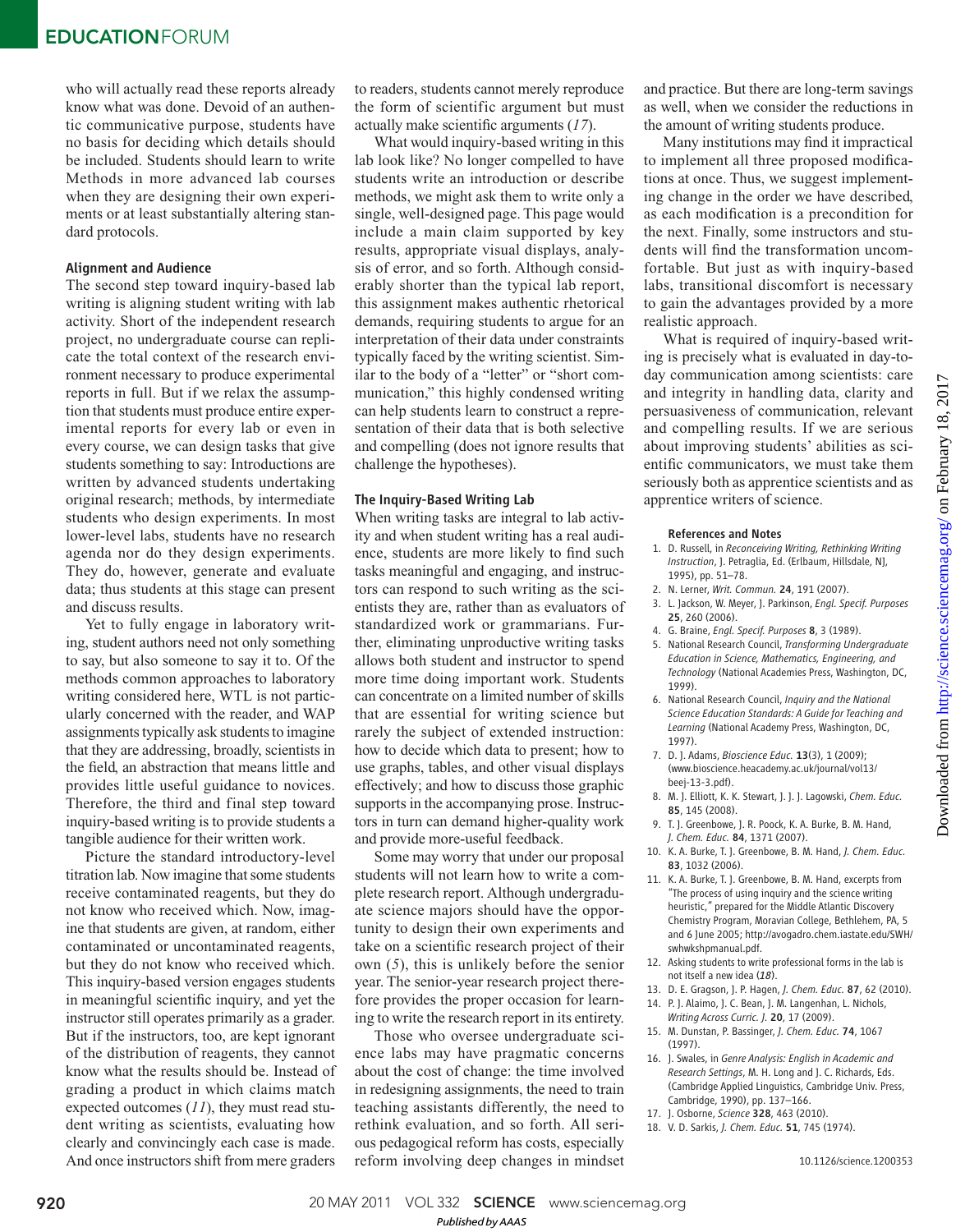### CORRECTIONS & CLARIFICATIONS

## ERRATUM

*Post date 8 July 2011*

Education Forum: "Inquiry-based writing in the laboratory course" by C. Moskovitz and D. Kellogg (20 May, p. 919). Two similar sentences appear in the first column on page 920. One was mistakenly included when a correction was made. The correct sentence is: "Now, imagine that students are given, at random, either contaminated or uncontaminated reagents, but they do not know who received which."